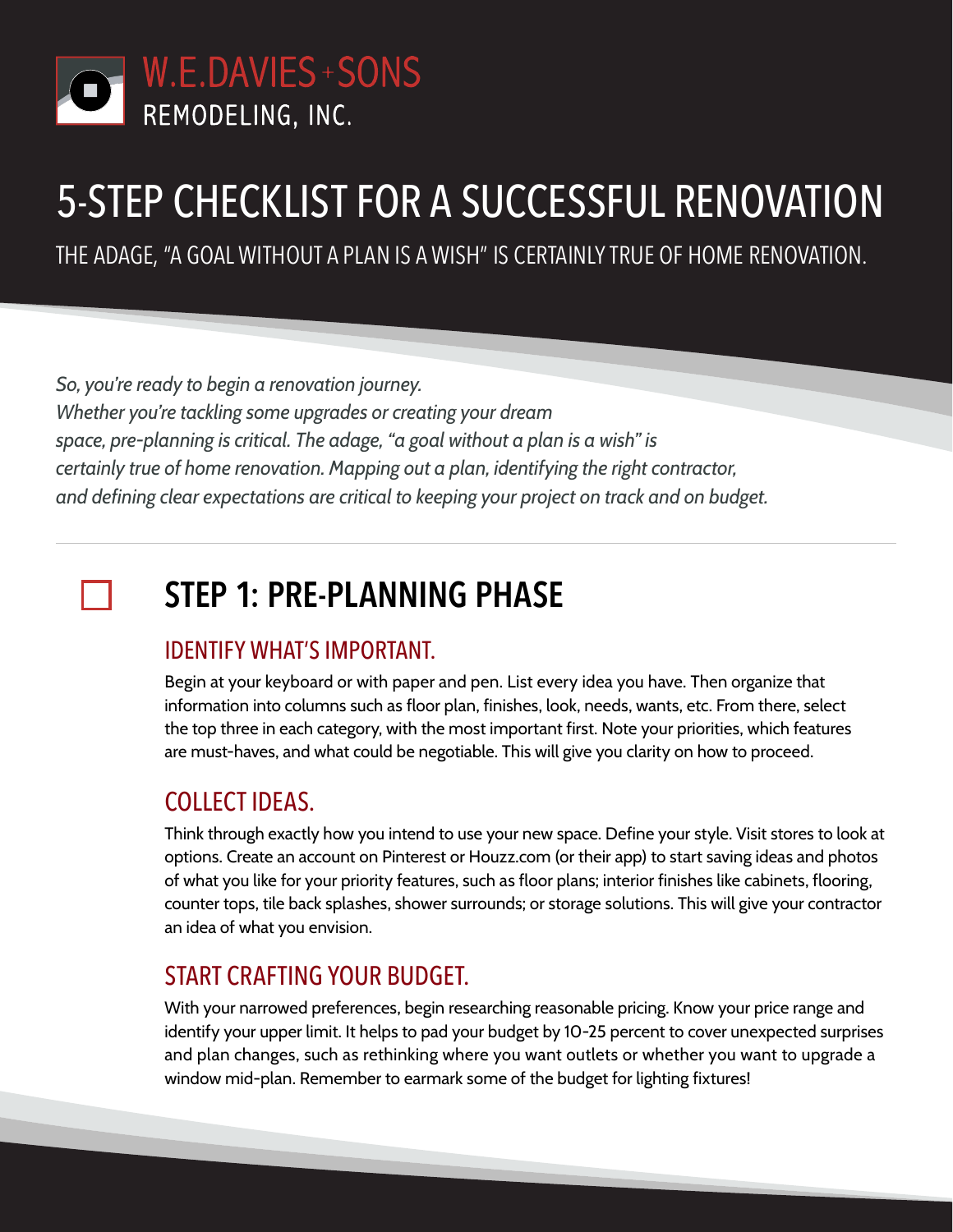## **STEP 2: PLANNING PHASE**

## IDENTIFY REPUTABLE CONTRACTORS.

This may be the most important decision you make. Request referrals from your circle of friends and acquaintances and ask about their contractor experiences. Did the contractor deliver as promised on the project? Did they stay on budget? Did they stick to a timeline? Was the quality what was expected?

## RESEARCH REFERRALS.

Review websites and look for similar jobs in the portfolio samples. Read testimonials. Verify trade organization memberships like NARI or the National Association of Home Builders. Determine if the contractor is licensed for the scope of your project.

## **STEP 3: CONTRACTOR SELECTION PHASE**

### INTERVIEW.

Now you can narrow your list and interview two or three contractors. A thorough job on this step can make a big difference in the outcome of your project! Use these interview topics as a guide:



### *BUSINESS BASICS.*

- What are the contractor's strong suits and weaknesses? •
- What is the warranty on their work and products used (e.g., appliances, siding, flooring, plumbing, and light fixtures)? •
- Do they have insurance, including liability and worker's comp insurance? Do they ask their vendors for certificates of insurance and can you be named on your contractor's certificate of insurance? •
- Will they provide a list of the last five clients they did work for so you can call them (have the contractor get contact permission)? •
- Who does the contractor have on staff to do the work and manage the project and how many of the trades are outsourced (e.g., electrician, plumber, wood flooring installer or refinisher, painter)?
- Will the contractor handle getting all the appropriate permits?

#### *COMMUNICATION.*

- How does the contractor handle daily, weekly, and monthly communication? Will you be updated weekly on timeline changes? •
- Is there one person in charge of the job who will always be available to you (within reason)? •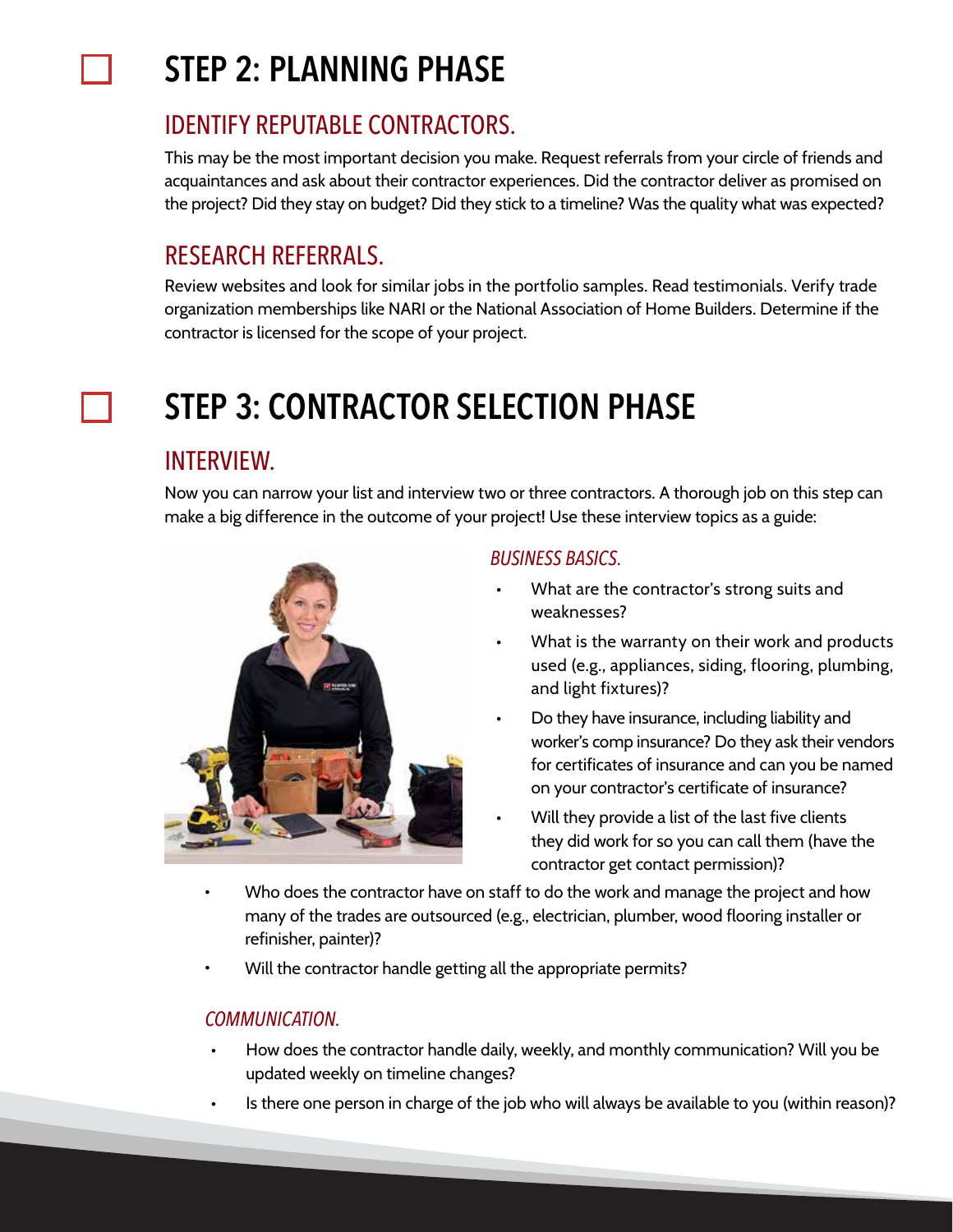#### *RENOVATION PROCESS.*

- How will the contractor handle you living in the house while the work is done (or even whether that's possible based on the scope of the renovation)? •
- What can you expect regarding job-site cleanliness (interior or exterior, or sometimes both)? •
- Do you tent off the area/s being remodeled to avoid the spread of dust and debris? •
- How do employees or subcontractors handle themselves every day: What days do they work? •
- What times can you expect someone to start and end each day? •
- Will there be a dumpster or some other means to handle trash removal, etc.? •
- When the project is nearly complete, how does the contractor handle your final punch list of finishing details? •

## **STEP 4: CONTRACTING PHASE**

### READY TO HIRE.

Once you've finalized the design, have a complete list of materials, and an estimate that fits your budget, you are ready to select your contractor. Verify all the details carefully: timeline, payment plan, and process for issues communication and resolution.

#### *HAVE PLANS DRAWN.*

Expect your contractor to spend time at your house measuring and remeasuring for accuracy and factoring everything into the cost. This may include things like ease of venting a new

range hood, any required electrical or plumbing changes, and upgrades to existing mechanicals to accommodate the new plan, as well as local municipal building and permitting requirements. If you're reusing appliances, the contractor must fit them into the new plan. The plan should be specific, addressing details such as how the thickness of new flooring or back splashes, or tile surrounds impacts the plan and the existing layout.

#### *TWEAK THE PLANS.*

Be sure you clearly understand the plans. Ideally, you will see 3D versions set in your pre-measured space.



#### *UNDERSTAND WHAT IS AND IS NOT INCLUDED IN THE PRICING.*

A General Contractor is typically in charge of every aspect of a project. However, a kitchen remodeler may only include basics like cabinets and counter tops. Any other changes such as electrical upgrades, installation of tile back splash, new appliances, could be yours to organize and supervise.